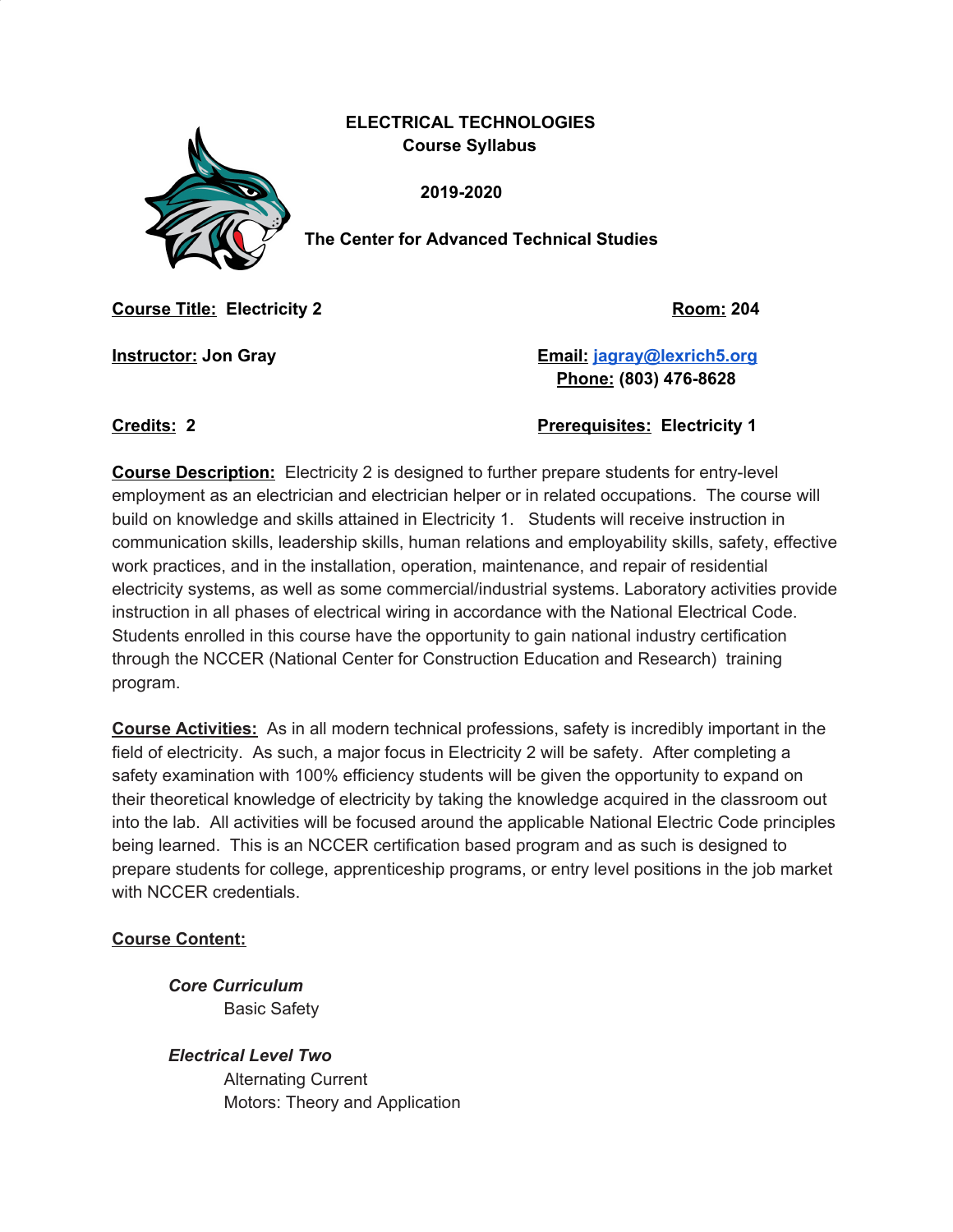Electric Lighting Conduit Bending Pull and Junction Boxes Conductor Installations Cable Tray Conductor Terminations and Splices Grounding and Bonding Circuit Breakers and Fuses Control Systems and Fundamental Concepts

### **Textbooks:**

NCCER Core Curriculum *Introductory Craft Skills* NCCER Electrical Level Two

### **Grading Scale: Grade Weight:**

A= 100-90 Tests: 30% B= 89-80 Projects: 30% C= 79-70 Quizzes: 20% D= 69-60 Classwork: 20% F= Below 60

### **Class Rules: Shop Rules:**

- 1. Always be Respectful 1. Safety FIRST!!
- 2. Always be Prepared for Class 2. Use Tools Properly
- 
- 4. No Horseplay/Profanity 4. No Horseplay/Profanity

- 
- 
- 3. Obey the Cell Phone Policy 3. If You Are Unsure, Ask for Help
	-

### **Cell Phone Policy:**

In a professional setting cell phones have become an integral tool in daily operations. From contacting employers/employees to customers and suppliers, electricians use their phones extensively for communication. Phones are also utilized to electronically reference codes, plans, and installation directions. There are also many applications that are either preloaded or can be downloaded to assist the industry professional in their day to day activities. From using the clock, calculator, and navigation programs found on most smart phones, to apps that allow the user to measure, level, and even map entire building plans, the uses for cell phones in the professional industry are vast.

Conversely, cell phones are also a major point of contention in the professional world. Especially pertaining to the loss of productivity in employees, as well as the potential for safety violations when a person is distracted by an electronic device.

In this electricity class the students are training to become professionals, but they have not yet achieved that status. As such, the necessity of the cell phone in the classroom setting is eliminated. As a general rule, cell phone use in the classroom and the lab will be prohibited.